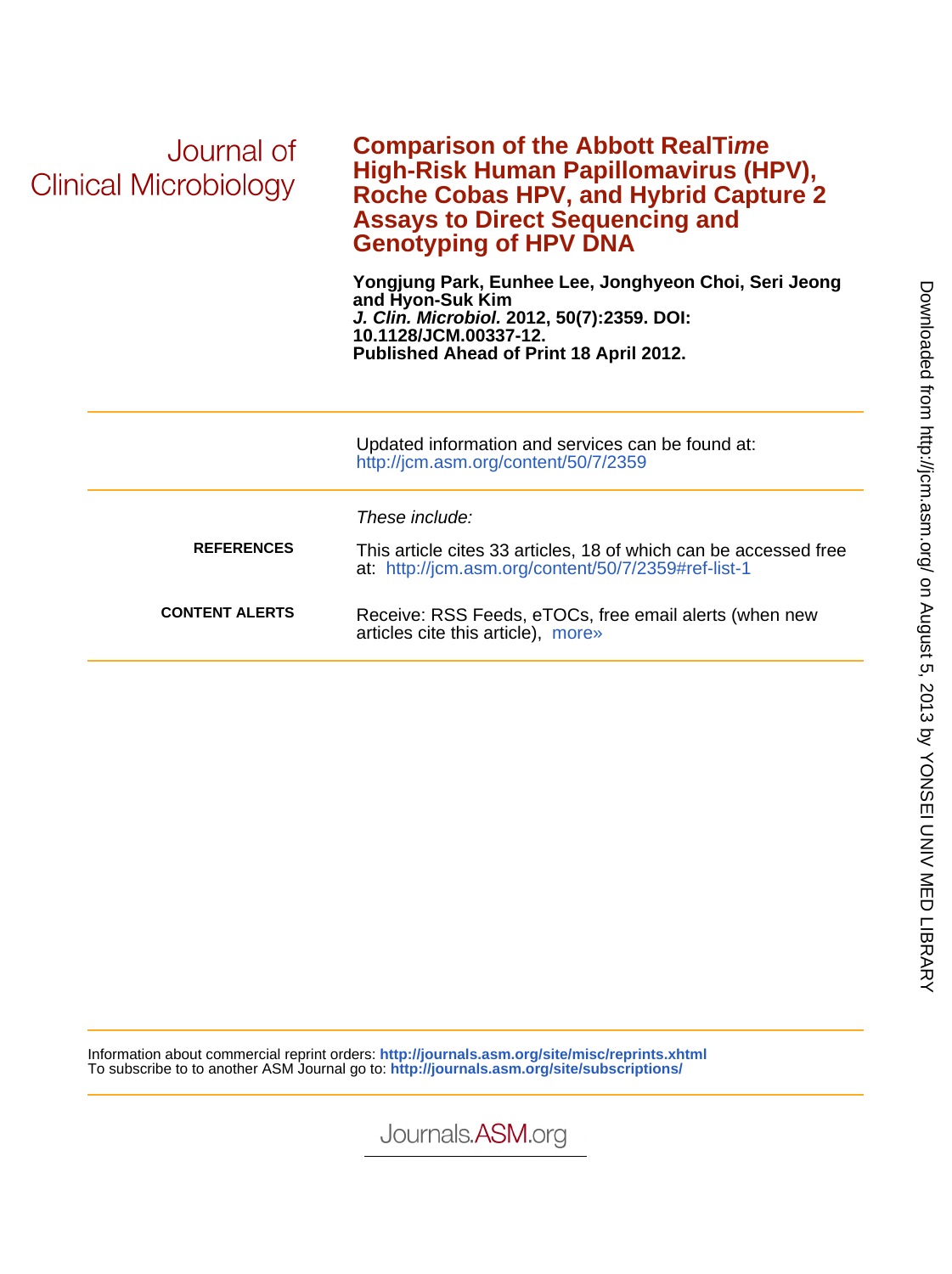

# **Comparison of the Abbott RealTi***m***e High-Risk Human Papillomavirus (HPV), Roche Cobas HPV, and Hybrid Capture 2 Assays to Direct Sequencing and Genotyping of HPV DNA**

**Yongjung Park, <sup>a</sup> Eunhee Lee, <sup>b</sup> Jonghyeon Choi, <sup>a</sup> Seri Jeong, <sup>a</sup> and Hyon-Suk Kima**

Department of Laboratory Medicine, Yonsei University College of Medicine, Seoul, Republic of Korea,<sup>a</sup> and Green Cross Reference Laboratory, Yong In, Kyunggi-do, Republic of Koreab

**Infection with high-risk (HR) human papillomavirus (HPV) genotypes is an important risk factor for cervical cancers. We evaluated the clinical performances of two new real-time PCR assays for detecting HR HPVs compared to that of the Hybrid Capture 2 test (HC2). A total of 356 cervical swab specimens, which had been examined for cervical cytology, were assayed by Abbott Real-Ti***m***e HR and Roche Cobas HPV as well as HC2. Sensitivities and specificities of these assays were determined based on the criteria that concordant results among the three assays were regarded as true-positive or -negative and that the results of genotyping and sequencing were considered true findings when the HPV assays presented discrepant results. The overall concordance rate among the results for the three assays was 82.6%, and RealTi***m***e HR and Cobas HPV assays agreed with HC2 in 86.1% and 89.9% of cases, respectively. The two real-time PCR assays agreed with each other for 89.6% of the samples, and the concordance rate between them was equal to or greater than 98.0% for detecting HPV type 16 or 18. HC2 demonstrated a sensitivity of 96.6% with a specificity of 89.1% for detecting HR HPVs, while RealTi***m***e HR presented a sensitivity of 78.3% with a specificity of 99.2%. The sensitivity and specificity of Cobas HPV for detecting HR HPVs were 91.7% and 97.0%. The new real-time PCR assays exhibited lower sensitivities for detecting HR HPVs than that of HC2. Nevertheless, the newly introduced assays have an advantage of simultaneously identifying HPV types 16 and 18 from clinical samples.**

**P**ersistent cervical infection of human papillomavirus (HPV) is a well-known risk factor for developing cervical cancer, which is the second most common malignancy in women, causing approximately 250,000 deaths each year worldwide [\(35,](#page-7-0) [36\)](#page-7-1). More than 150 HPV genotypes have been identified, and approximately 50 of them are known to infect cervical epithelia. Recently, the International Agency for Research on Cancer (IARC) defined 12 high-risk (HR) HPV genotypes (HPV types 16, 18, 31, 33, 35, 39, 45, 51, 52, 56, 58, and 59) as group 1 carcinogens [\(3\)](#page-6-0). In particular, HPV16 is known as the most common HPV type, contributing to approximately half of all invasive cervical cancer cases. This genotype is also known to demonstrate a biological advantage in transmission, persistence, and transformation [\(2\)](#page-6-1). HPV18 has been reported as the second most common cause of HPV-associated invasive cervical cancers, and the proportion of cervical cancers related to HPV16 and/or HPV18 has been reported to be between 68% and 82% [\(19\)](#page-6-2).

Morphological examination of cervix cytology has been used as a screening test for the prevention and early detection of cervical cancers over the past 50 years [\(12,](#page-6-3) [13\)](#page-6-4). A major target of the cervical screening is to detect cases of cervical intraepithelial neoplasia grade 3 (CIN3), which can be treated before it progresses to invasive cancer. However, cytology tests are limited in predicting HPV infections and cervical cancers. Abnormal findings in cervical cytology, i.e., atypical squamous cells of undetermined significance (ASCUS) or worse results, were present for only a quarter of the patients who were infected with a single prevalent HR HPV type [\(17\)](#page-6-5). Meanwhile, the Bethesda system, which is widely used to classify cervical cytology, can provide essential information on the history of an HPV infection [\(22\)](#page-6-6). For instance, a low-grade squamous intraepithelial lesion (LSIL) would reflect microscopic findings of acute HPV infections, and a high-grade squamous intraepithelial lesion (HSIL) could indicate the possibility of current CIN3 or uncertain precancerous lesion (CIN2) [\(29\)](#page-7-2). When the Bethesda system was used to classify cytologic findings, approximately two-thirds of LSILs as well as the majority of HSILs were associated with HR HPV types [\(6,](#page-6-7) [31\)](#page-7-3).

Compared with changes in cervical cytology, HPV DNA can be detected earlier and is identifiable for a longer time [\(30\)](#page-7-4). Previous randomized trials also reported the usefulness of HPV-based screening tests in cervical screening programs [\(9,](#page-6-8) [28\)](#page-7-5). Various assays for detecting and genotyping HPV have been introduced. Among them, the Hybrid Capture 2 HPV test (HC2) was the first assay approved for detecting 13 HR HPVs by the U.S. Food and Drug Administration (FDA), and the usefulness of this assay for screening HPV infections has been extensively studied [\(1,](#page-6-9) [7,](#page-6-10) [14,](#page-6-11) [30\)](#page-7-4). This assay also has been used as a reference test in many studies to evaluate newly developed HPV detection assays [\(11,](#page-6-12) [21,](#page-6-13) [25–](#page-7-6)[27,](#page-7-7) [32\)](#page-7-8). HPV detection assays utilizing the real-time PCR method have also been developed; these are able to produce results for HPV types 16 and 18 and other HR genotypes at once [\(5,](#page-6-14) [15\)](#page-6-15). Among them, the Abbott RealTi*m*e HR HPV assay was introduced to clinical laboratories, demonstrating performances comparable with those of HC2 [\(4,](#page-6-16) [16,](#page-6-17) [24,](#page-7-9) [33\)](#page-7-10). In April 2011, the Roche Cobas

Received 6 February 2012 Returned for modification 20 March 2012 Accepted 30 March 2012

Published ahead of print 18 April 2012

Address correspondence to Hyon-Suk Kim, kimhs54@yuhs.ac.

Copyright © 2012, American Society for Microbiology. All Rights Reserved. [doi:10.1128/JCM.00337-12](http://dx.doi.org/10.1128/JCM.00337-12)

The authors have paid a fee to allow immediate free access to this article.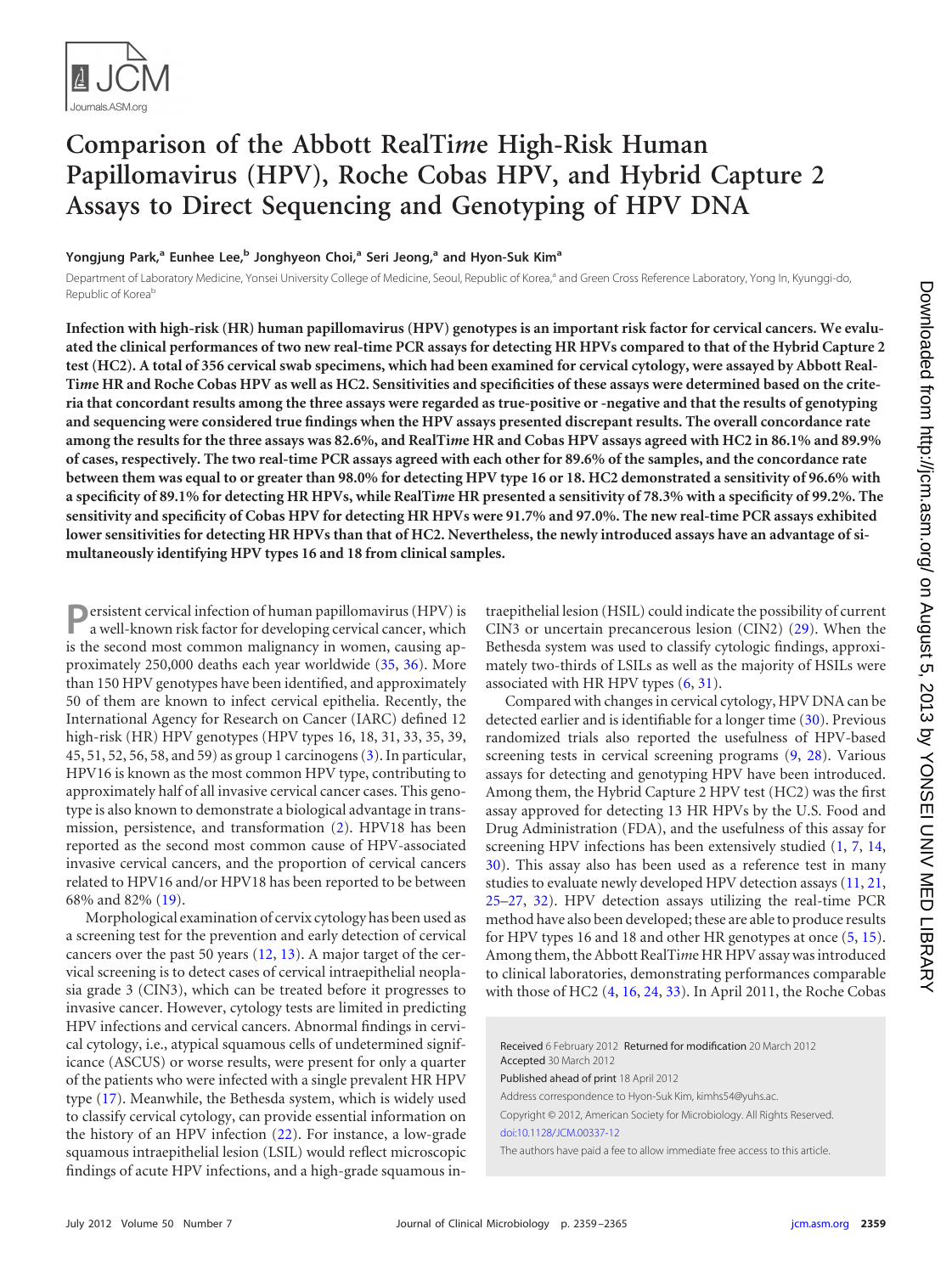HPV assay, which also utilizes the real-time PCR principle, was approved by the U.S. FDA for detecting HR HPVs, and a few studies compared the results obtained by Cobas HPV with those of HC2 [\(10,](#page-6-18) [20,](#page-6-19) [34\)](#page-7-11). However, there are currently no published studies in the literature which concurrently evaluated HC2, RealTi*m*e HR, and Cobas HPV assays.

In this study, we evaluated the performances of these three assays for detecting HPV DNA using cervical swab specimens obtained from Korean subjects for cytologic exam. We also compared the results of the three tests with each other and with those of genotyping using a liquid bead microarray (LBMA) as well as direct sequencing.

#### **MATERIALS AND METHODS**

**Samples.** Cervical swab specimens, which were obtained for cytologic exam, were collected from a total of 356 women at Severance Hospital and Green Cross Reference Laboratory between August and October 2011. All specimens were collected, placed in ThinPrep PreservCyt solution (Hologic Inc., Marlborough, MA), and stored at  $-70^{\circ}$ C until assayed for HPV tests. All the specimens were classified into the four following groups according to their cytologic results: normal ( $n = 100$ ), ASCUS ( $n = 100$ ), LSIL ( $n = 100$ ), and HSIL ( $n = 56$ ). Nucleic acids from the samples were prepared using cobas x 480 (Roche Molecular Diagnostics, Pleasanton, CA), an automated instrument for nucleic acid extraction. Using 1 ml of PreservCyt solution per subject, the instrument yielded 150  $\mu$ l of nucleic acid eluted sample, and this sample was applied for detecting HPV DNA using two real-time PCR assays as well as the HC2 HPV test (Qiagen GmbH, Hilden, Germany).

**Real-time PCR assays.** Both the RealTi*m*e HR HPV assay (Abbott Molecular Inc., Abbott Park, IL) and the Cobas HPV test (Roche Molecular Diagnostics) utilize a mixture of multiple primers and probes for amplifying and detecting human beta-globin gene from cervical cells, as a target for internal quality control (QC), as well as HPV DNA from cervix swab samples. The RealTi*m*e HR HPV test was performed using an m2000rt automated analyzer (Abbott Molecular Inc.) for PCR amplification and detection, and an assay cutoff of 32.0 for cycle threshold  $(C_T)$  as well as an internal QC target cutoff of 35.0 for  $C_T$  was used to interpret the results. The Cobas HPV assay was carried out using the cobas 4800 system (Roche Molecular Diagnostics), comprising the cobas x 480 instrument and the cobas z 480 analyzer, which are fully automated instruments for nucleic acid preparation and real-time PCR, respectively. The results were regarded as positive when the  $C_T$  from a sample was less than 40.0.

The two real-time PCR assays are suggested by their respective manufacturers to be able to detect 14 HR HPV genotypes (HPV types 16, 18, 31, 33, 35, 39, 45, 51, 52, 56, 58, 59, 66, and 68). The results of the two assays are reported as either positive or negative for HPV types 16 and 18 and a pooled result for the remaining 12 HR genotypes. All assay procedures except preparation of nucleic acids, described above, were carried out by following the manufacturers' instructions. Both real-time PCR assays also detect the aforementioned internal control target gene to ensure the quality of prepared nucleic acids. The preparation of nucleic acids was carried out again when the assays did not detect the amplified internal control gene.

**HC2 HPV test.** HC2 is a sandwich capture hybridization assay with chemiluminescence using unlabeled single-stranded RNA probes [\(23\)](#page-6-20). After denaturation of nucleic acids, the single-stranded HPV DNA from the specimen was hybridized with mixed RNA probes specific for 13 HR HPV genotypes (HPV types 16, 18, 31, 33, 35, 39, 45, 51, 52, 56, 58, 59, and 68). RNA-DNA hybrids were captured on the surface of antibody-coated microplates. Then, a solution containing alkaline phosphatase-conjugated antibody specific to RNA-DNA hybrids was added to the immobilized hybrids. These hybrids were coupled with chemiluminescent substrates, which were cleaved by alkaline phosphatase to produce light signals. The emitted signals were measured as a ratio of relative light units

to cutoff (RLU/CO) using a luminometer. The samples with an RLU/CO greater than or equal to 1.0 were regarded as positive.

**Sequencing and genotyping.** For the samples which showed discrepant results among the three HPV detection assays, their HPV genotypes were identified using PCR and sequencing. The following primers were used for PCR: forward, TTT GTT ACT GTT GTR GAT ACY AC, and reverse, GAA AAA TAA ACT GYA AAT CAW AYT C. After PCR amplification, the products were electrophoresed and the DNA of samples with a positive band was purified. Sequencing PCR was performed using the general primers GP5 and GP6, and the respective sequences of the HPV DNA regions corresponding to the two primer sets were read using the Applied Biosystems 3730xl DNA analyzer (Life Technologies Co., Carlsbad, CA). Resulting DNA sequences were analyzed using the Basic Local Alignment Search Tool (BLAST) database on the website of the NCBI to confirm specific genotypes.

In addition, the same samples were assayed for genotyping using GeneFinder HPV liquid beads microarray (LBMA) (Innomeditech Inc., Seoul, South Korea). This assay utilizes 5.6- $\mu$ m polystyrene microspheres (beads), which are internally dyed with specific intensities of red and infrared fluorophores. Using different amounts of the two dyes for batches of microspheres, microsphere sets with up to 100 different addresses can be formed. A microsphere for each address is attached with 1 among 32 kinds of oligonucleotides specific to respective genotypes of HPV. The microspheres were reacted with HPV DNA, which had been amplified during PCR, and were detected in a fluid stream using the Luminex 200 system (Luminex Co., Austin, TX), so that HPV genotypes were defined by the unique address of each microsphere.

Specific HPV genotypes concurrently detected by both direct sequencing and the liquid bead microarray were regarded as valid results, and HPV genotypes were classified into HR, low-risk (LR), and uncertain-risk (UR) groups according to previously described criteria [\(8\)](#page-6-21).

**Data analysis.** Analyse-it Method Evaluation Edition, version 2.22, software (Analyse-it Software Ltd., Leeds, United Kingdom) was used for all statistical analyses. Chi-square test was performed to compare proportions of positive samples among the groups classified according to the cytology results. Concordance rates and kappa coefficients (*k*) with 95% confidence intervals (CIs) were calculated to estimate the concordance between the results of the different assays. Sensitivities, specificities, and 95% CIs of the HC2 and the two real-time PCR assays were calculated based on the diagnostic accuracy criteria, which were determined based on the results of the genotyping and direct sequencing as well as those of the HC2 and the two real-time PCR assays. When the results of the three assays were all concordant, they were regarded as true positive or negative, whereas when there were discrepancies among the results by the three assays, including the results for HPV types 16 and 18, the diagnostic accuracy criteria were determined from the results of the HPV genotyping using LBMA and direct sequencing, all of which were in agreement by both methods. A *P* value less than 0.05 was considered to be significant.

## **RESULTS**

**Positive rates of HPV DNA.** The positive rates of cervical HPV DNA detected by HC2 and the two real-time PCR assays are sum-marized in [Table 1.](#page-3-0) For all three assays, positive rates were greater for higher cytologic grades than for the lower grades ( $P < 0.05$ ), except in the case of HPV 18 detected by the RealTi*m*e HR assay. In all of the 356 samples, overall positive rates ranged from 27.0% for the RealTi*m*e HR to 39.7% for the HC2, and HC2 produced more positive results regardless of cytologic findings than the other two assays. HPV16 was detected in more samples by Real-Ti*m*e HR in the groups with cytologic findings of ASCUS, LSIL, and HSIL, while the positive rates of HPV18 were higher for Cobas HPV than for RealTi*m*e HR in the same cytology groups.

**Concordance among the results for the HC2 and two realtime PCR assays.** Regardless of HPV genotype, the results for the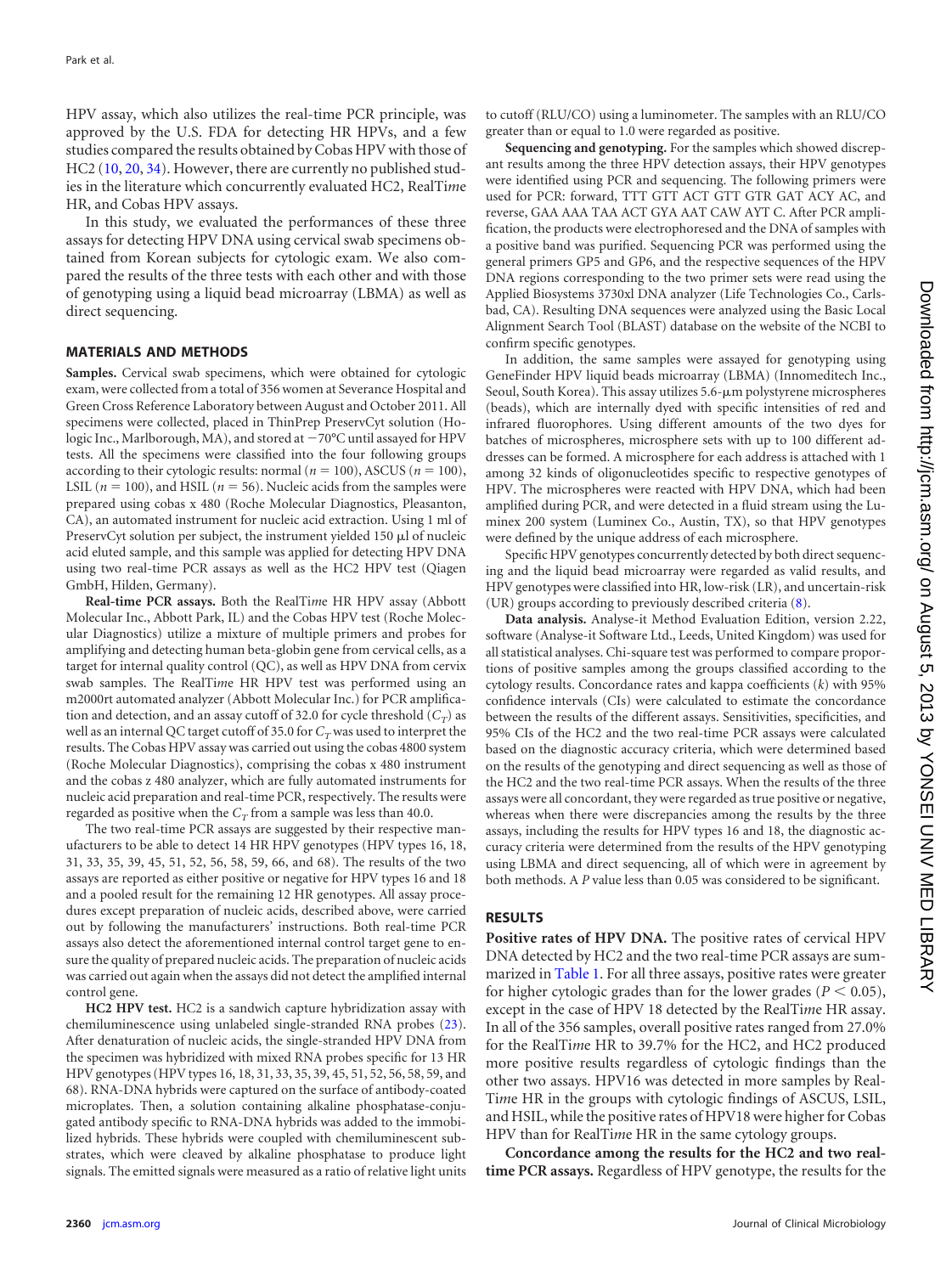<span id="page-3-0"></span>

| TABLE 1 Positive rates of cervical HPV tested by different assays according to genotypes and cytologic results <sup>a</sup> |  |  |  |  |
|-----------------------------------------------------------------------------------------------------------------------------|--|--|--|--|
|-----------------------------------------------------------------------------------------------------------------------------|--|--|--|--|

|             |                      | Positive rate (%) for samples with indicated cytology |                             |                     |                           |                    |          |
|-------------|----------------------|-------------------------------------------------------|-----------------------------|---------------------|---------------------------|--------------------|----------|
| Assay       | HPV genotype         | Normal<br>$(n = 100)$                                 | <b>ASCUS</b><br>$(n = 100)$ | LSIL<br>$(n = 100)$ | <b>HSIL</b><br>$(n = 56)$ | All<br>$(n = 356)$ | P value  |
| $HC2^b$     | All detectable       | 6.3                                                   | 30.2                        | 52.0                | 92.7                      | 39.7               | < 0.0001 |
| RealTime HR | All detectable       | 3.0                                                   | 23.0                        | 30.0                | 71.4                      | 27.0               | < 0.0001 |
|             | 16                   | 1.0                                                   | 3.0                         | 4.0                 | 33.9                      | 7.6                | < 0.0001 |
|             | 18                   | 0.0                                                   | 2.0                         | 4.0                 | 7.1                       | 2.8                | 0.0575   |
|             | Other than 16 and 18 | 2.0                                                   | 21.0                        | 24.0                | 37.5                      | 19.1               | < 0.0001 |
| Cobas HPV   | All detectable       | 2.0                                                   | 27.0                        | 41.0                | 83.9                      | 32.9               | < 0.0001 |
|             | 16                   | 1.0                                                   | 2.0                         | 6.0                 | 30.4                      | 7.3                | < 0.0001 |
|             | 18                   | 0.0                                                   | 2.0                         | 5.0                 | 10.7                      | 3.7                | 0.0046   |
|             | Other than 16 and 18 | 1.0                                                   | 25.0                        | 33.0                | 58.9                      | 25.8               | < 0.0001 |

*<sup>a</sup>* Abbreviations: ASCUS, atypical squamous cells of undetermined significance; LSIL, low-grade squamous intraepithelial lesion; HSIL, high-grade squamous intraepithelial lesion; HC2, Hybrid Capture 2.

*<sup>b</sup>* Only 96, 96, 98, and 55 (a total of 345) samples with cytologic results of normal, ASCUS, LSIL, and HSIL, respectively, were assayed by HC2 due to sample quantities.

three HPV detection assays agreed in 285 cases (82.6%) out of a total of 345 samples tested by all the three assays. Discrepant re-sults between the assays are presented in [Table 2.](#page-3-1) Among the 24 samples which were positive by HC2 and Cobas HPV but negative by RealTi*m*e HR, 19 (79.2%) were positive for HR HPV genotypes upon sequencing and genotyping. Among the other 22 cases which were positive only by HC2, 3 and 8 samples were positive, respectively, for HR and LR HPVs by sequencing and genotyping, but the other 6 specimens (27.3%) were negative according to PCR for sequencing and genotyping. Most of the samples (6/7 [85.7%]) which were positive by HC2 and RealTi*m*e HR but negative by Cobas HPV were positive for HR HPVs by sequencing and genotyping.

The concordance of the results of HC2 with those of the two real-time PCR assays is displayed in [Table 3.](#page-4-0) The results of Cobas HPV agreed with those of HC2 in 89.9% of all samples  $(k = 0.78)$ , and the results of RealTi*m*e HR corresponded with those of HC2 in 86.1% of the specimens  $(k = 0.69)$ . HC2 produced positive results in 137, which was more than those for RealTi*m*e HR (93 positives) and Cobas HPV (114 positives).

**Concordance between the results of the two real-time PCR assays.** Agreement between the results of the real-time PCR assays according to the detected genotypes is summarized in [Table 4.](#page-4-1)

Regardless of HPV genotype, the results of the RealTi*m*e HR and Cobas HPV assays agreed in 89.6% of all cases  $(k = 0.75)$ . Among the 8 samples with positive results only by RealTi*m*e HR, 6 (75.0%) were positive for HR genotypes by sequencing and genotyping, while 22 of 29 (75.9%) specimens which were positive only by Cobas HPV were positive for HR genotypes by sequencing and genotyping.

For the HPV16 genotype, the results of the two assays corresponded well with each other (concordance rate, 98.0%; kappa coefficient, 0.86). Among the specimens with discrepant results, four were positive only by RealTi*m*e HR, and HPV16 was identified upon sequencing and genotyping in three (75.0%) of them, whereas the three which were positive only by Cobas HPV were all negative for HPV16 by sequencing and genotyping.

In addition, the two assays also produced good agreement for HPV18 results, with a concordance rate of 99.2% and a kappa coefficient of 0.87. RealTi*m*e HR showed no false-positive results but one false-negative result for HPV18, while Cobas HPV produced no false-negative result but two false-positive results for HPV18, compared to the results of sequencing and genotyping.

When considering the HR genotypes other than HPV types 16 and 18, the results of the two real-time PCR assays agreed with each other at a rate of 89.9%, which is similar to the overall con-

<span id="page-3-1"></span>

| TABLE 2 Concordance among the results for the three assays for any detectable HPV genotype <sup>a</sup> |  |  |
|---------------------------------------------------------------------------------------------------------|--|--|
|                                                                                                         |  |  |

|            | RealTime HR | Cobas HPV |                       |                                              |
|------------|-------------|-----------|-----------------------|----------------------------------------------|
| HC2 result | result      | result    | $n$ (%) (total = 356) | Results for sequencing and genotyping $(n)$  |
| Negative   | Negative    | Negative  | 201(56.5)             | <b>NT</b>                                    |
| Positive   | Positive    | Positive  | 84 (23.6)             | NT                                           |
| Positive   | Negative    | Positive  | 24(6.7)               | 18 (1), HR (18), LR(2), UR (2), negative (1) |
| Positive   | Negative    | Negative  | 22(6.2)               | <b>OHR</b> (3), LR (8), UR (5), negative (6) |
| Positive   | Positive    | Negative  | 7(2.0)                | 16 (2), HR (4), LR $(1)$                     |
| Negative   | Negative    | Positive  | 5(1.4)                | HR $(2)$ , OHR $(1)$ , negative $(2)$        |
| Negative   | Positive    | Positive  | 1(0.3)                | 16(1)                                        |
| Negative   | Positive    | Negative  | 1(0.3)                | Negative $(1)$                               |
| NT         | Negative    | Negative  | 8(2.2)                | OHR $(1)$ , LR $(1)$ , negative $(6)$        |
| NT         | Positive    | Positive  | 3(0.8)                | HR(3)                                        |

*<sup>a</sup>* Positive findings are indicated by bold type. HR includes HPV genotypes 31, 33, 35, 39, 45, 51, 52, 56, 58, 59, 66, and 68. OHR indicates HPV genotypes 61, 62, 67, and 72. LR represents HPV genotypes 3, 6, 10, 11, 27, 30, 32, 34, 40, 42, 43, 44, 53, 55, 69, and 73. UR corresponds with HPV genotypes 26, 54, 57, 70, 71, 74, 81, 83, 84, 86, 90, and 97. Abbreviations: HC2, Hybrid Capture 2; NT, not tested; HR, high-risk genotypes which can be detected with the assays; LR, low-risk genotypes; UR, genotypes of uncertain risk; OHR, other high-risk genotypes which are not included in the genotypes detectable by the three assays.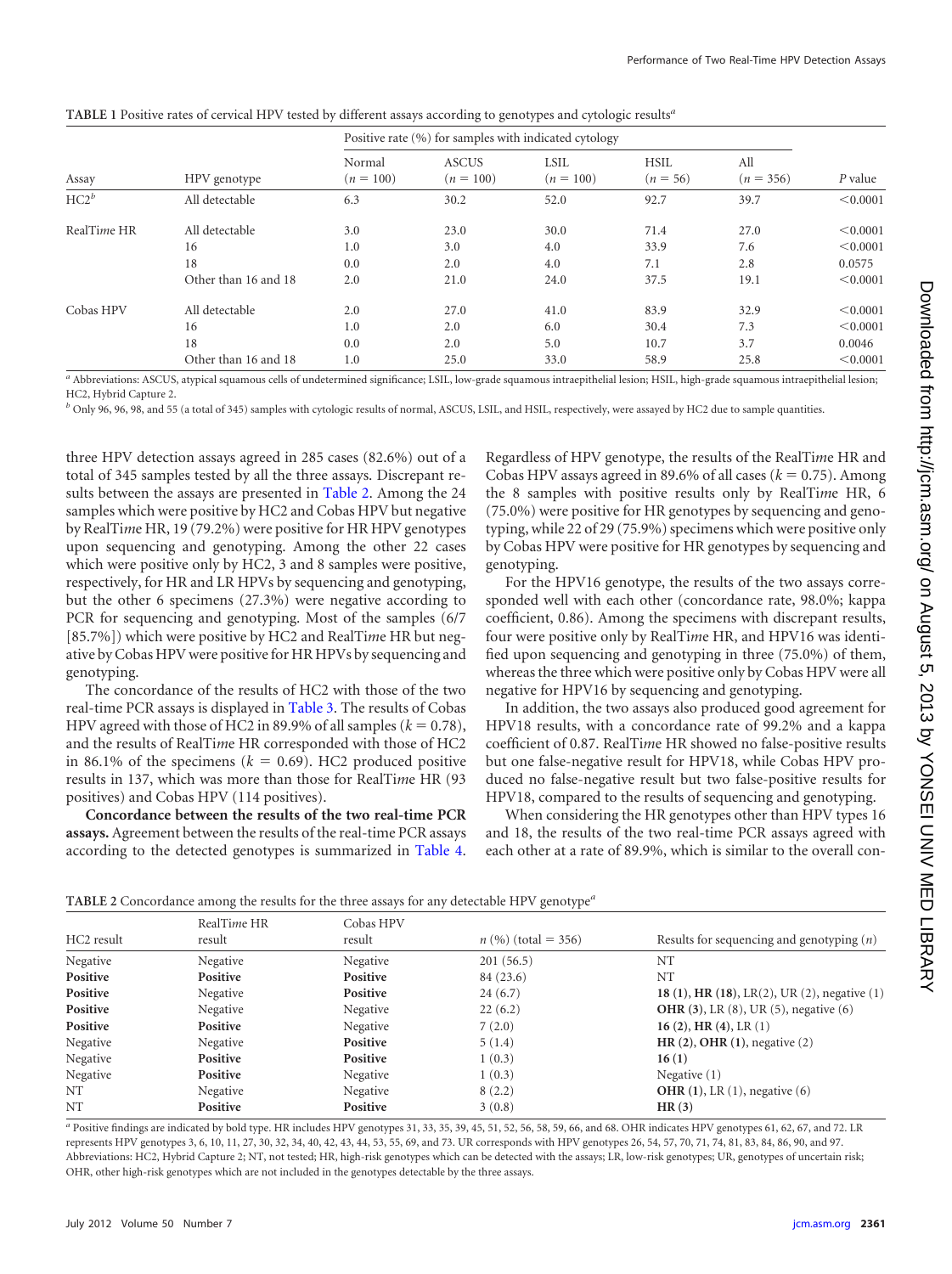|                   | Result   | HC2 result $(n)$        |                         | Total $(n)$ |                             |                                   |               |
|-------------------|----------|-------------------------|-------------------------|-------------|-----------------------------|-----------------------------------|---------------|
| Comparative assay |          | Positive<br>$(n = 137)$ | Negative<br>$(n = 208)$ |             | Concordance<br>rate $(\% )$ | Kappa<br>coefficient <sup>b</sup> | 95% CI        |
| RealTime HR       | Positive | 91                      |                         | 93          | 86.1                        | 0.69                              | $0.62 - 0.77$ |
|                   | Negative | 46                      | 206                     | 252         |                             |                                   |               |
| Cobas HPV         | Positive | 108                     | $\sigma$                | 114         | 89.9                        | 0.78                              | $0.71 - 0.85$ |
|                   | Negative | 29                      | 202                     | 231         |                             |                                   |               |

<span id="page-4-0"></span>**TABLE 3** Concordance of the results between the Hybrid Capture 2 assay and the other real-time PCR assays*<sup>a</sup>*

*<sup>a</sup>* Abbreviations: HC2, Hybrid Capture 2; CI, confidence interval.

*<sup>b</sup>* All *P* values for the kappa coefficients were less than 0.0001.

cordance rate between the two assays, regardless of genotype. Cobas HPV also produced 30 more positive results for the HR genotypes other than HPV types 16 and 18. Among these specimens, 20 (66.7%) and 25 (83.3%) showed positive results for HR genotypes other than HPV type 16 or 18 and for any detectable HR genotype, respectively. On the other hand, 6 were positive for HR genotypes other than HPV types 16 and 18 only by RealTi*m*e HR, and 4 (66.6%) of them were positive for HR genotypes upon sequencing and genotyping.

**Sensitivities and specificities of the HPV detection assays.** When the agreeing results between the assays and the results of sequencing and genotyping were regarded as true findings for the detection of HPV DNA, HC2 showed the highest sensitivity (96.6%) but the lowest specificity (89.1%) for detecting HR HPVs, among the three assays [\(Table 5\)](#page-5-0). On the other hand, RealTi*m*e HR showed the lowest sensitivity (78.3%) and the highest specificity (99.2%) for the detection of HR HPVs. The sensitivity and specificity of Cobas HPV for HR HPVs were 91.7% and 97.0% and were between those of the other two assays. In addition, RealTi*m*e

HR showed higher sensitivity for HPV16 (100.0%) than Cobas HPV (88.5%), while Cobas HPV demonstrated higher sensitivity for HPV18 (100.0%) than RealTi*m*e HR (90.9%). The specificities of the two real-time PCR assays for detecting HPV types 16 and 18 were all above 99.0%.

The sensitivity and specificity of HC2 for predicting cytology of HSIL were 92.7% (95% CI, 82.4% to 98.0%) and 70.3% (95% CI, 64.7% to 75.5%), and those of RealTi*m*e HR were 71.4% (95% CI, 57.8% to 82.7%) and 81.3% (95% CI, 76.5% to 85.6%). Cobas HPV showed a sensitivity of 83.9% (95% CI, 71.7% to 92.4%) and a specificity of 76.7% (95% CI, 74.5% to 81.3%) for detecting HSIL.

**Detection of coinfection with different HPV genotypes.** The two real-time PCRs are able to produce specified results for HPV types 16 and 18 and the pool of the other 12 HR HPVs at once; thus, coinfections with HPV types 16 and 18 and other HR HPVs can be detected. As a result, coinfection was detected in 0.0% to 16.1% of the cases according to the different cytologic results [\(Ta](#page-5-1)[ble 6\)](#page-5-1). Overall, the Cobas HPV assay produced more positive results for coinfection than RealTi*m*e HR.

<span id="page-4-1"></span>

| TABLE 4 Concordance between the results of the two real-time PCR HPV detection assays according to HPV genotype |
|-----------------------------------------------------------------------------------------------------------------|
|-----------------------------------------------------------------------------------------------------------------|

| HPV genotype   | RealTime HR<br>result | No. of specimens with<br>Cobas HPV result |                |             | Concordance  | Kappa                    |               |
|----------------|-----------------------|-------------------------------------------|----------------|-------------|--------------|--------------------------|---------------|
|                |                       | Positive                                  | Negative       | Total $(n)$ | rate $(\% )$ | coefficient <sup>b</sup> | 95% $CIa$     |
| All detectable | Positive              | 88                                        | 8 <sup>c</sup> | 96          | 89.6         | 0.75                     | $0.68 - 0.83$ |
|                | Negative              | 29 <sup>d</sup>                           | 231            | 260         |              |                          |               |
|                | Total                 | 117                                       | 239            | 356         |              |                          |               |
| 16             | Positive              | 23                                        | $4^e$          | 27          | 98.0         | 0.86                     | $0.75 - 0.96$ |
|                | Negative              | $3^f$                                     | 326            | 329         |              |                          |               |
|                | Total                 | 26                                        | 330            | 356         |              |                          |               |
| 18             | Positive              | 10                                        | $\mathbf{0}$   | 10          | 99.2         | 0.87                     | $0.71 - 1.02$ |
|                | Negative              | 3 <sup>g</sup>                            | 343            | 346         |              |                          |               |
|                | Total                 | 13                                        | 343            | 356         |              |                          |               |
| Other than 16  | Positive              | 62                                        | $6^h$          | 68          | 89.9         | 0.71                     | $0.62 - 0.80$ |
| and 18         | Negative              | 30 <sup>i</sup>                           | 258            | 288         |              |                          |               |
|                | Total                 | 92                                        | 264            | 356         |              |                          |               |

*<sup>a</sup>* CI, confidence interval. See Table 2 for HR, OHR, LR, and UR. In the footnotes which follow, positive findings are indicated by bold type.

*<sup>b</sup>* All *P* values for the kappa coefficients were less than 0.0001.

 $c^c$  Genotyping results (*n*): **16 (2)**, **HR (4)**, LR (1), and negative (1).

*<sup>d</sup>* Genotyping results (*n*): **18 (1)**, **HR (20)**, **OHR (1)**, LR (2), UR (2), and negative (3).

 $e^e$  Genotyping results  $(n)$ : **16 (3)** and HR (1).

*f* Genotyping results (*n*): HR (1) and UR (2).

 $g$  Genotyping results  $(n)$ : **18 (1)** and HR (2).

 $h$ <sup>2</sup> Genotyping results (*n*): **HR (4**), LR (1), and negative (1).

*i* Genotyping results: 16 (4), 18 (1), **HR (19)**, **OHR (1)**, LR (2), and negative (3).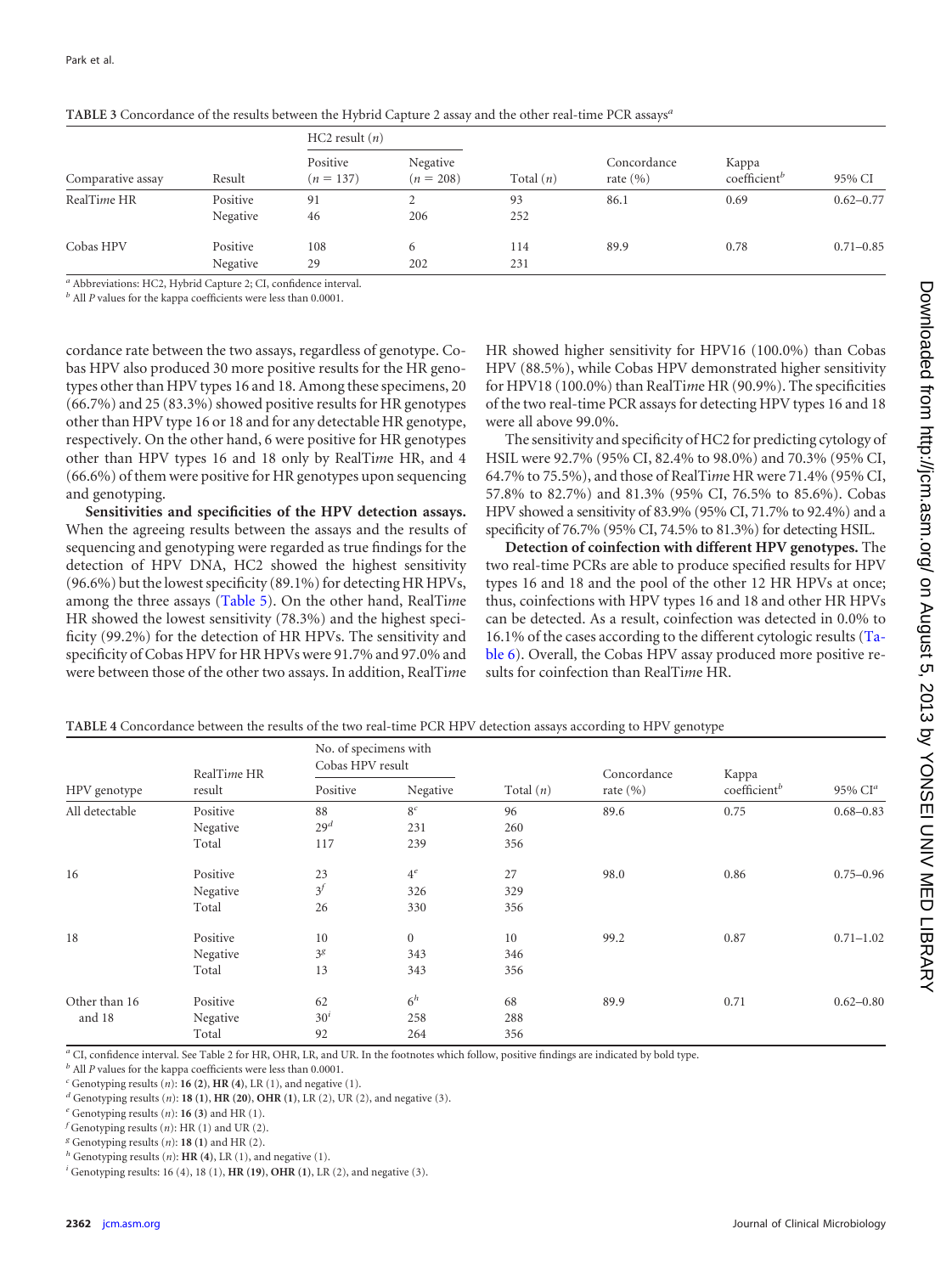| Assay       | HPV genotype | Sensitivity (%) | 95% CI (%)     | Specificity $(\% )$ | 95% CI (%)     |
|-------------|--------------|-----------------|----------------|---------------------|----------------|
| HC2         | All HR       | 96.6            | 91.4-99.1      | 89.1                | $84.3 - 92.8$  |
| RealTime HR | All HR       | 78.3            | $69.9 - 85.3$  | 99.2                | $97.0 - 99.9$  |
|             | 16           | 100.0           | $86.8 - 100.0$ | 99.7                | $98.3 - 100.0$ |
|             | 18           | 90.9            | 58.7-99.8      | 100.0               | $98.9 - 100.0$ |
| Cobas HPV   | All HR       | 91.7            | $85.2 - 95.9$  | 97.0                | $94.0 - 98.8$  |
|             | 16           | 88.5            | 69.8–97.6      | 99.1                | 97.4–99.8      |
|             | 18           | 100.0           | $71.5 - 100.0$ | 99.4                | 97.9-99.9      |
|             |              |                 |                |                     |                |

<span id="page-5-0"></span>**TABLE 5** Sensitivities and specificities of the HPV detection assays for high-risk genotypes*<sup>a</sup>*

*<sup>a</sup>* Abbreviations: CI, confidence interval; HC2, Hybrid Capture 2; HR, high risk.

## **DISCUSSION**

In this study, we compared the performances of two recently introduced real-time PCR assays for detecting HR HPVs with those of HC2. Accordingly, the positive rates of HPV DNA increased according to the grades of cervical cytology. Particularly, all three assays detected HR HPVs from HSIL samples in approximately 71% to 93% of cases, concurring with previous studies [\(6,](#page-6-7) [31\)](#page-7-3). However, the positive rates of HPV detected in our data varied according to the assays, and HC2 produced more positive results for HR HPVs than the other two assays regardless of cytology results. There also was a significant number of discrepant results between the assays, and the concordance rate between the results for HC2 and the two real-time PCR assays ranged roughly from 86% to 90%, with kappa coefficients of 0.69 to 0.78. Thus, we performed genotyping using LBMA and direct sequencing to resolve the discrepancies. HC2 showed the highest sensitivity (96.6%) for detecting HR HPVs but the lowest specificity (89.1%) [\(Table 5\)](#page-5-0). On the other hand, the RealTi*m*e HR assay presented the lowest sensitivity (78.3%) and the highest specificity (99.2%). Similarly, HC2 also presented a slightly better sensitivity (97.6%) and specificity (92.6%) than did the RealTi*m*e HR assay (sensitivity, 96.4%; specificity, 92.3%), with a concordance rate of 96.5%  $(k = 0.86)$  between the two assays in a previous study [\(4\)](#page-6-16). In contrast to these results, RealTi*m*e HR showed better sensitivities (93.1% to 100.0%) for the detection of HR HPVs or CIN2 and worse-grade CINs than HC2 (88.2% to 97.4%) in other previous studies [\(16,](#page-6-17) [24,](#page-7-9) [33\)](#page-7-10). In one other study, the accuracy for detection of HR HPVs was also significantly higher with the Abbott Real-Ti*m*e HR (98.7%) than with HC2 (92.9%) [\(15\)](#page-6-15).

In addition, the Cobas HPV test demonstrated a sensitivity (91.7%) and specificity (97.0%) between those of the other two assays. In recently published studies, Cobas HPV also showed comparable performances to HC2, with kappa coefficients from

0.69 to 0.87, but there also were discrepant results between HC2 and Cobas HPV in approximately 6% to 15% of the samples [\(10,](#page-6-18) [20,](#page-6-19) [34\)](#page-7-11). In another recent study, Cobas HPV showed a clinical sensitivity of 89.7% and a specificity of 66.7% for detecting cases with CIN2 or worse-grade CINs, whereas HC2 demonstrated a better clinical sensitivity of 93.1% and a specificity of 72.2% [\(18\)](#page-6-22). Differences in concordance rates between the HPV detection assays among the studies might result from differences in the analytical sensitivities for different HPV genotypes and differences in HPV genotypes among the constituent of subjects with HPV infections. In the detection of HPV types 16 and 18, the results of two real-time PCR assays presented good agreement with each other in 98.0% or more of the samples. Therefore, the discrepancies among the results for the three assays could have been caused by differences in the analytical sensitivity for detecting HR HPVs other than HPV types 16 and 18.

In our study, HC2 produced more positive results than the other two real-time PCR assays, and there were 60 cases in which the results of HC2 were discrepant with those of the other two assays. Among the discrepant cases, HC2 presented 25 false-positive results with the median RLU/CO of 2.8 and 28 true-positive cases with that of 45.6. Therefore, weakly positive results with a low RLU/CO for HC2 could be falsely positive and would need to be retested with other assays when clinical findings and results of cervical cytology exam do not correspond with the result of HC2. However, true- and false-negative cases were not able to be discriminated by their RLU/CO alone.

Regarding HPV 16 detected by the two real-time PCR assays, there were 7 discrepant results between the two assays [\(Table 4\)](#page-4-1). Three of them were true positive for HPV16, and those three were also positive by RealTime HR ( $C_T$ s = 24.6, 24.9, and 25.8; cutoff  $\leq$ 32.0) but negative by Cobas HPV. The other three were true negative, but Cobas HPV reported false-positive results with  $C_Ts$ 

<span id="page-5-1"></span>**TABLE 6** Detection of coinfection with different HPV genotypes according to the assays and cervical cytology results*<sup>a</sup>*

|                | Cases positive for HPV DNA<br>$\left\lceil n\left( % \right) \right\rceil$ |           | HPV coinfection $[n (%)]$ |           | Coinfection rate <sup><math>\theta</math></sup> (%) |           |
|----------------|----------------------------------------------------------------------------|-----------|---------------------------|-----------|-----------------------------------------------------|-----------|
| Cytology $(n)$ | RealTime HR                                                                | Cobas HPV | RealTime HR               | Cobas HPV | RealTime HR                                         | Cobas HPV |
| Normal (100)   | 3(3.0)                                                                     | 2(2.0)    | 0(0.0)                    | 0(0.0)    | 0.0                                                 | 0.0       |
| ASCUS(100)     | 23(23.0)                                                                   | 27(27.0)  | 3(3.0)                    | 2(2.0)    | 13.0                                                | 7.4       |
| LSIL(100)      | 30(30.0)                                                                   | 41(41.0)  | 2(2.0)                    | 3(3.0)    | 6.7                                                 | 7.3       |
| HSIL(56)       | 40(71.4)                                                                   | 47 (83.9) | 4(7.1)                    | 9(16.1)   | 10.0                                                | 19.1      |
| All (356)      | 96(27.0)                                                                   | 117(32.9) | 9(2.5)                    | 14(3.9)   | 9.4                                                 | 12.0      |

*<sup>a</sup>* Abbreviations: ASCUS, atypical squamous cells of undetermined significance; LSIL, low-grade squamous intraepithelial lesion; HSIL, high-grade squamous intraepithelial lesion. *b* Coinfection rate was calculated by dividing the number of coinfection cases by the number of cases positive for HPV DNA detected by the respective assays.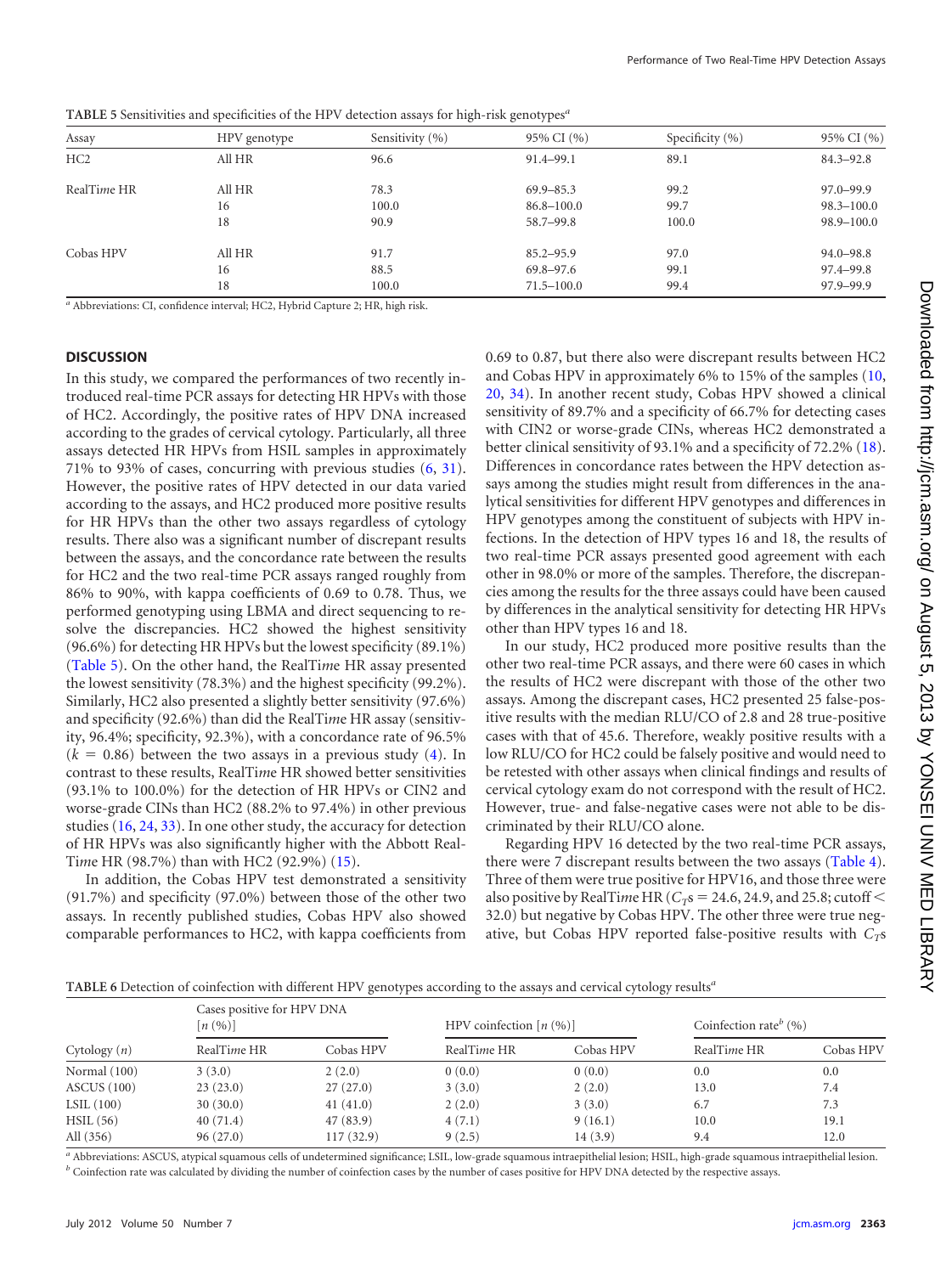<span id="page-6-20"></span>around the cutoff  $C_T$  of 40.0, except for one with a  $C_T$  of 28.7. The remaining one case was true negative, but RealTi*m*e HR reported a false-positive result with a  $C<sub>T</sub>$  of 31.0. Thus, RealTime HR seems to have better sensitivity and similar specificity for detecting HPV 16 compared to Cobas HPV [\(Table 5\)](#page-5-0), and the results with  $C_T s$ near 40.0 for Cobas HPV could have been false positive. In the case of HPV18, results for the two real-time PCR assays agreed well with each other, and there were only three discrepant results. Two of the three were true negative for HPV18, but Cobas HPV reported false-positive results with *C<sub>T</sub>s* of 36.1 and 38.1. Another sample was true positive, and the result for this sample on Cobas HPV was positive, with a  $C_T$  of 27.0, but RealTime HR showed false-negative results for the same case. Therefore, Cobas HPV could have better sensitivity for detecting HPV18, while RealTi*m*e HR might have better specificity.

In addition, there were 36 (10.1% of all 356 cases) discordant results between the two real-time assays for HR HPV other than HPV types 16 and 18. Among the 36 cases, 24 were true positive upon sequencing and genotyping, while only 20 and 4 of them were positive by Cobas HPV (median  $C_T$  of 33.2) and RealTime HR (median  $C<sub>T</sub>$  of 27.8), respectively. The remaining 12 cases were true negative, but RealTi*m*e HR and Cobas HPV showed falsepositive results in 2 (median  $C_T$  of 30.2; cutoff  $\leq$  32.0) and 10 (median  $C_T$  of 37.7; cutoff  $\leq 40.0$ ) cases, respectively. Thus,  $C_T$ s around 30.0 for RealTi*m*e HR and 38.0 for Cobas HPV also could be false positive. Particularly, the cutoff  $C_T$  of Cobas HPV might need to be adjusted to an optimal value in order to reduce falsepositive results while retaining its sensitivity, because this assay produced more false-positive results in detecting HR HPVs regardless of genotype.

Considering the cost-effectiveness and the sample quantity, we unified the methods for nucleic acid preparation. Thus, the nucleic acid preparations for HC2 and RealTi*m*e HR assays were performed against the recommendations of the respective manufacturers, and this might produce biased results. However, both real-time PCR assays also amplify human beta-globin gene from cervical cells as the internal control to ensure the quality of the DNA preparation, and we repeated the whole assay procedures, including the nucleic acid preparation, when the internal control was negative. Therefore, the DNA preparation step used in our evaluation might not have significantly influenced our results.

In conclusion, HC2 showed the highest sensitivity for detecting HR HPVs, and RealTi*m*e HR and Cobas HPV demonstrated higher specificities than HC2. There were discrepancies among the results for HR HPVs by the three assays in a significant proportion of samples, and these discrepancies arose mainly in the samples positive for HR HPVs other than HPV types 16 and 18. The two real-time PCR assays presented good agreement with each other for detecting HPV types 16 and 18, although the sensitivities and specificities for detecting HPV type 16 or 18 were different between the two real-time PCR assays. These differences could result from the small number of samples which were positive for HPV type 16 or 18. The clinical utility of the newly introduced real-time assays would need to be further evaluated. Nevertheless, they have an advantage of identifying HPV types 16 and 18 simultaneously from clinical samples.

#### <span id="page-6-9"></span>**REFERENCES**

1. **Atypical Squamous Cells of Undetermined Significance/Low-Grade Squamous Intraepithelial Lesions Triage Study (ALTS) Group.** 2000.

Human papillomavirus testing for triage of women with cytologic evidence of low-grade squamous intraepithelial lesions: baseline data from a randomized trial. J. Natl. Cancer Inst. **92**:397–402.

- <span id="page-6-1"></span>2. **Bosch FX, et al.** 2008. Epidemiology and natural history of human papillomavirus infections and type-specific implications in cervical neoplasia. Vaccine **26**(Suppl 10):K1–K16.
- <span id="page-6-0"></span>3. **Bouvard V, et al.** 2009. A review of human carcinogens—part B: biological agents. Lancet Oncol. **10**:321–322.
- <span id="page-6-16"></span>4. **Carozzi FM, et al.** 2011. Comparison of clinical performance of Abbott RealTime High Risk HPV test with that of Hybrid Capture 2 assay in a screening setting. J. Clin. Microbiol. **49**:1446 –1451.
- <span id="page-6-14"></span>5. **Castle PE, et al.** 2009. Evaluation of a prototype real-time PCR assay for carcinogenic human papillomavirus (HPV) detection and simultaneous HPV genotype 16 (HPV16) and HPV18 genotyping. J. Clin. Microbiol. **47**:3344 –3347.
- <span id="page-6-7"></span>6. **Clifford GM, et al.** 2005. Human papillomavirus genotype distribution in low-grade cervical lesions: comparison by geographic region and with cervical cancer. Cancer Epidemiol. Biomarkers Prev. **14**:1157–1164.
- <span id="page-6-10"></span>7. **Cuzick J, et al.** 2006. Overview of the European and North American studies on HPV testing in primary cervical cancer screening. Int. J. Cancer **119**:1095–1101.
- <span id="page-6-21"></span>8. **Eom JH, Park SB, Zhang BT.** 2004. Genetic mining of DNA sequence structures for effective classification of the risk types of human papillomavirus (HPV), p 1334 –1343. *In* Proceedings of the International Conference on Neural Information Processing. Springer, Berlin, Germany.
- <span id="page-6-8"></span>9. **Franceschi S, Cuzick J, Herrero R, Dillner J, Wheeler CM.** 2009. EUROGIN 2008 roadmap on cervical cancer prevention. Int. J. Cancer **125**:2246 –2255.
- <span id="page-6-18"></span>10. **Gage JC, et al.** 2012. Comparison of the cobas human papillomavirus (HPV) test with the Hybrid Capture 2 and Linear Array HPV DNA tests. J. Clin. Microbiol. **50**:61–65.
- <span id="page-6-12"></span>11. **Ginocchio CC, Barth D, Zhang F.** 2008. Comparison of the Third Wave Invader human papillomavirus (HPV) assay and the Digene HPV Hybrid Capture 2 assay for detection of high-risk HPV DNA. J. Clin. Microbiol. **46**:1641–1646.
- <span id="page-6-3"></span>12. **Gustafsson L, Ponten J, Bergstrom R, Adami HO.** 1997. International incidence rates of invasive cervical cancer before cytological screening. Int. J. Cancer **71**:159 –165.
- <span id="page-6-4"></span>13. **Gustafsson L, Ponten J, Zack M, Adami HO.** 1997. International incidence rates of invasive cervical cancer after introduction of cytological screening. Cancer Causes Control **8**:755–763.
- <span id="page-6-11"></span>14. **Halfon P, et al.** 2010. Stepwise algorithm combining HPV high-risk DNA-based assays and RNA-based assay for high grade CIN in women with abnormal smears referred to colposcopy. Cancer Biomark. **7**:133– 139.
- <span id="page-6-15"></span>15. **Huang S, et al.** 2009. Clinical performance of Abbott RealTime High Risk HPV test for detection of high-grade cervical intraepithelial neoplasia in women with abnormal cytology. J. Clin. Virol. **45**(Suppl 1):S19 –S23.
- <span id="page-6-17"></span>16. **Kaliterna V, Lepej SZ, Vince A.** 2009. Comparison between the Abbott RealTime High Risk HPV assay and the Hybrid Capture 2 assay for detecting high-risk human papillomavirus DNA in cervical specimens. J. Med. Microbiol. **58**:1662–1663.
- <span id="page-6-5"></span>17. **Kovacic MB, et al.** 2006. Relationships of human papillomavirus type, qualitative viral load, and age with cytologic abnormality. Cancer Res. **66**:10112–10119.
- <span id="page-6-22"></span>18. **Lapierre SG, et al.** 2012. Human papillomavirus (HPV) DNA triage of women with atypical squamous cells of undetermined significance with cobas 4800 HPV and Hybrid Capture 2 tests for detection of high-grade lesions of the uterine cervix. J. Clin. Microbiol. **50**:1240 –1244.
- <span id="page-6-2"></span>19. **Li N, Franceschi S, Howell-Jones R, Snijders PJ, Clifford GM.** 2011. Human papillomavirus type distribution in 30,848 invasive cervical cancers worldwide: variation by geographical region, histological type and year of publication. Int. J. Cancer **128**:927–935.
- <span id="page-6-19"></span>20. **Lindemann ML, et al.** 2012. Analytical comparison of the cobas HPV test with Hybrid Capture 2 for the detection of high-risk HPV genotypes. J. Mol. Diagn. **14**:65–70.
- <span id="page-6-13"></span>21. **Mo LZ, et al.** 2008. Comparison of AMPLICOR and Hybrid Capture II assays for high risk HPV detection in normal and abnormal liquid-based cytology: use of INNO-LiPA genotyping assay to screen the discordant results. J. Clin. Virol. **41**:104 –110.
- <span id="page-6-6"></span>22. **Nayar R, Solomon D.** 2004. Second edition of 'The Bethesda System for reporting cervical cytology'—*Atlas*, website, and Bethesda interobserver reproducibility project. Cytojournal **1**:4.